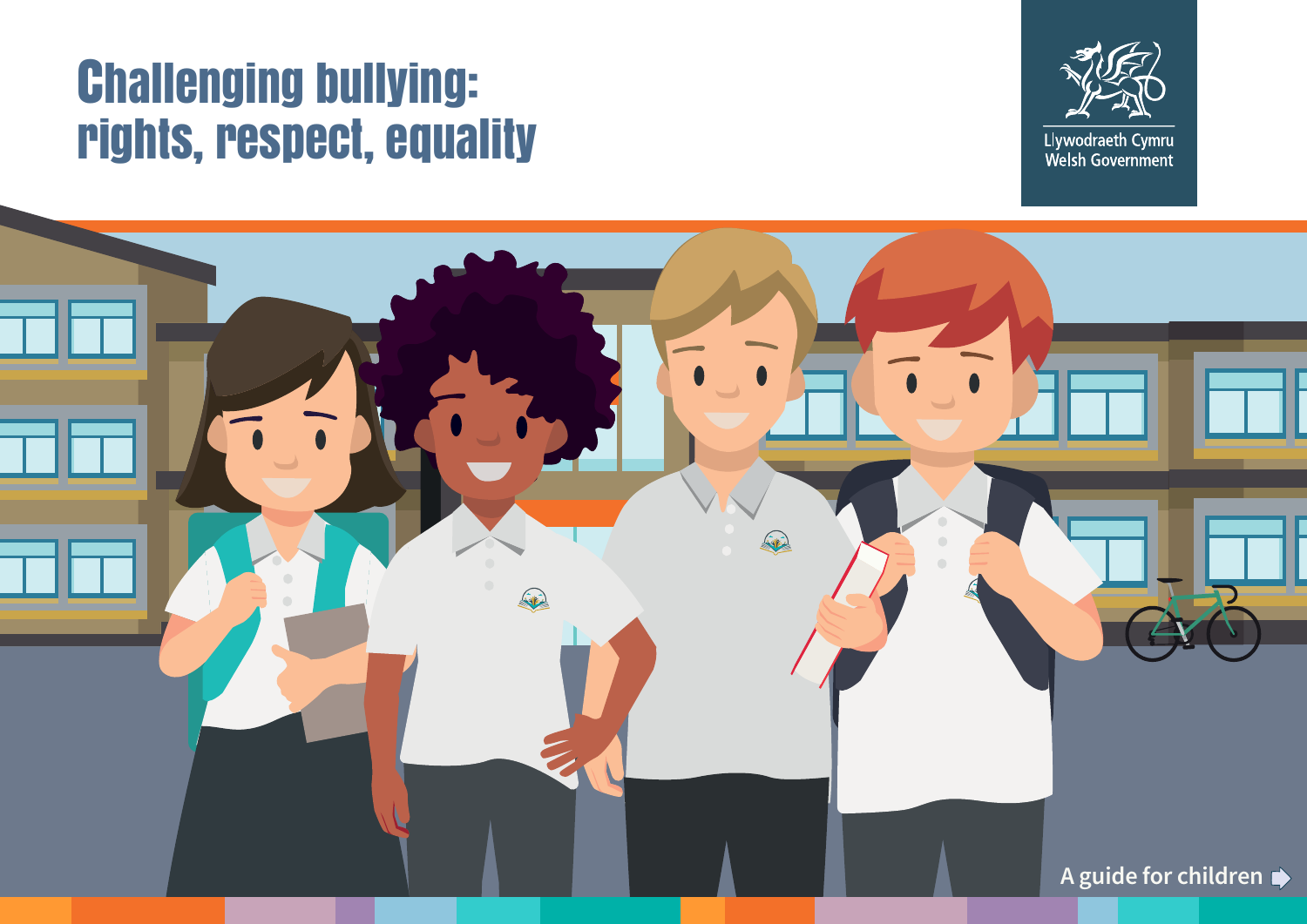# **Hello**

#### **School should be a safe place.**

It's where you learn new things, play and make friends. **Bullying stops this.** 

No one should be bullied.

 $\bullet$ 

Bullying leaves people feeling hurt, lonely and sad.

**Bullying is bad behaviour that:** 

- **● means to hurt, frighten or upset someone**
- **● keeps happening**
- **● happens on purpose**
- **● targets someone because of who they are, how they look or what they do.**

All children and young people have rights. The United Nations Convention on the Rights of the Child (UNCRC) **says:**

- **you have a right to be protected from harm**
- **you have the right to an education.**

Bullying stops children and young people getting these rights.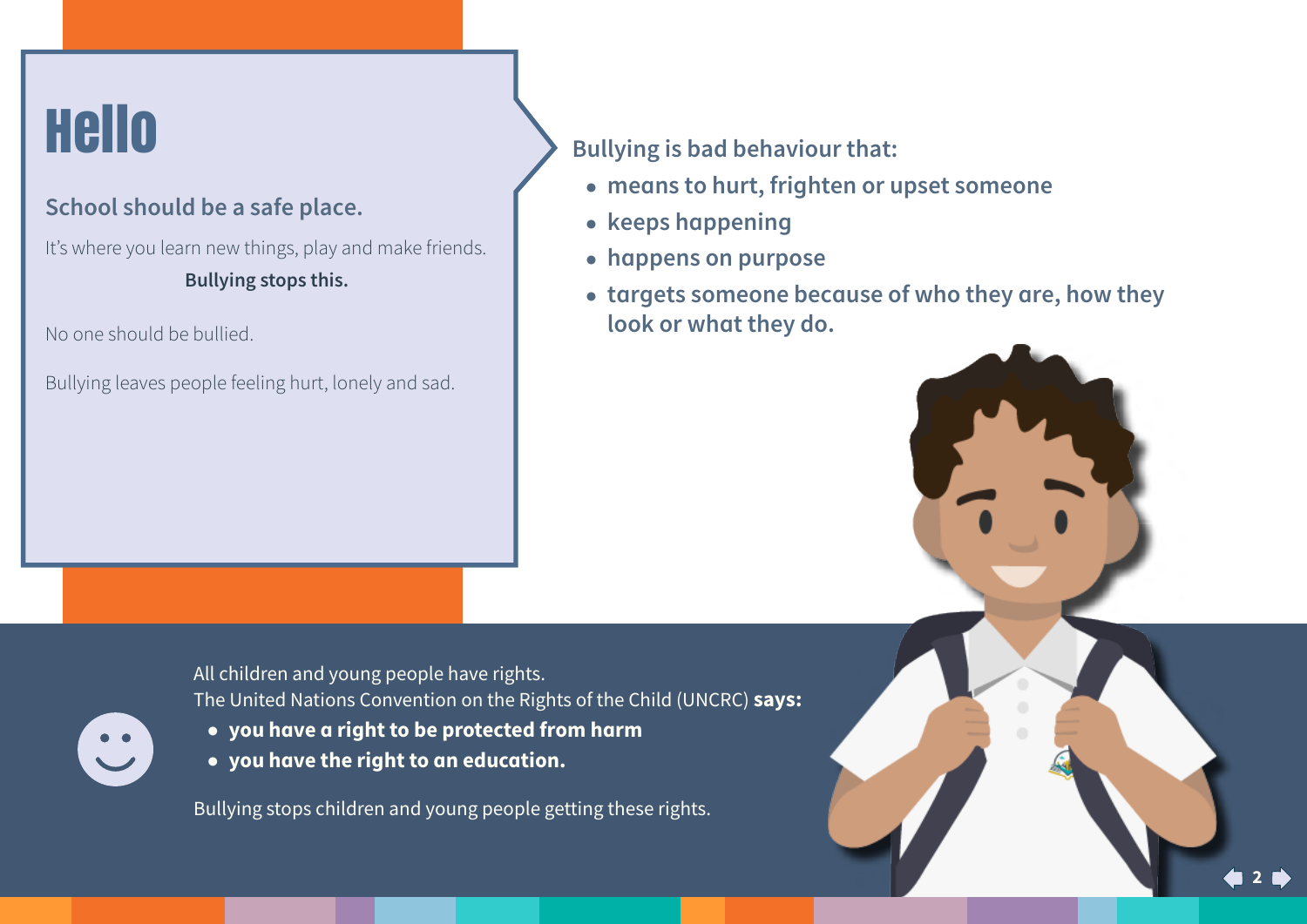### **Bullying can be:**

#### **Verbal**

- **●** Being called nasty names
- **●** Being teased and made fun of
- **●** Being threatened or put down





#### **Physical**

- **●** Being hit, kicked or punched
- **●** Being tripped up or knocked down
- **●** Being forced to do things you don't want to do

#### **Emotional**

- **●** Having rumours or gossip spread about you
- **●** People talking about you behind your back
- **●** Being left out, excluded or isolated





#### **Written**

- **●** Having unkind notes or graffiti written about you
- **●** Getting hurtful or embarrassing messages or letters

#### **Online**

- **●** Having hurtful or embarrassing things posted online about you
- **●** Saying nasty things or sharing nasty pictures on mobile phones, apps or online





### **Are you being bullied? It's not your fault!**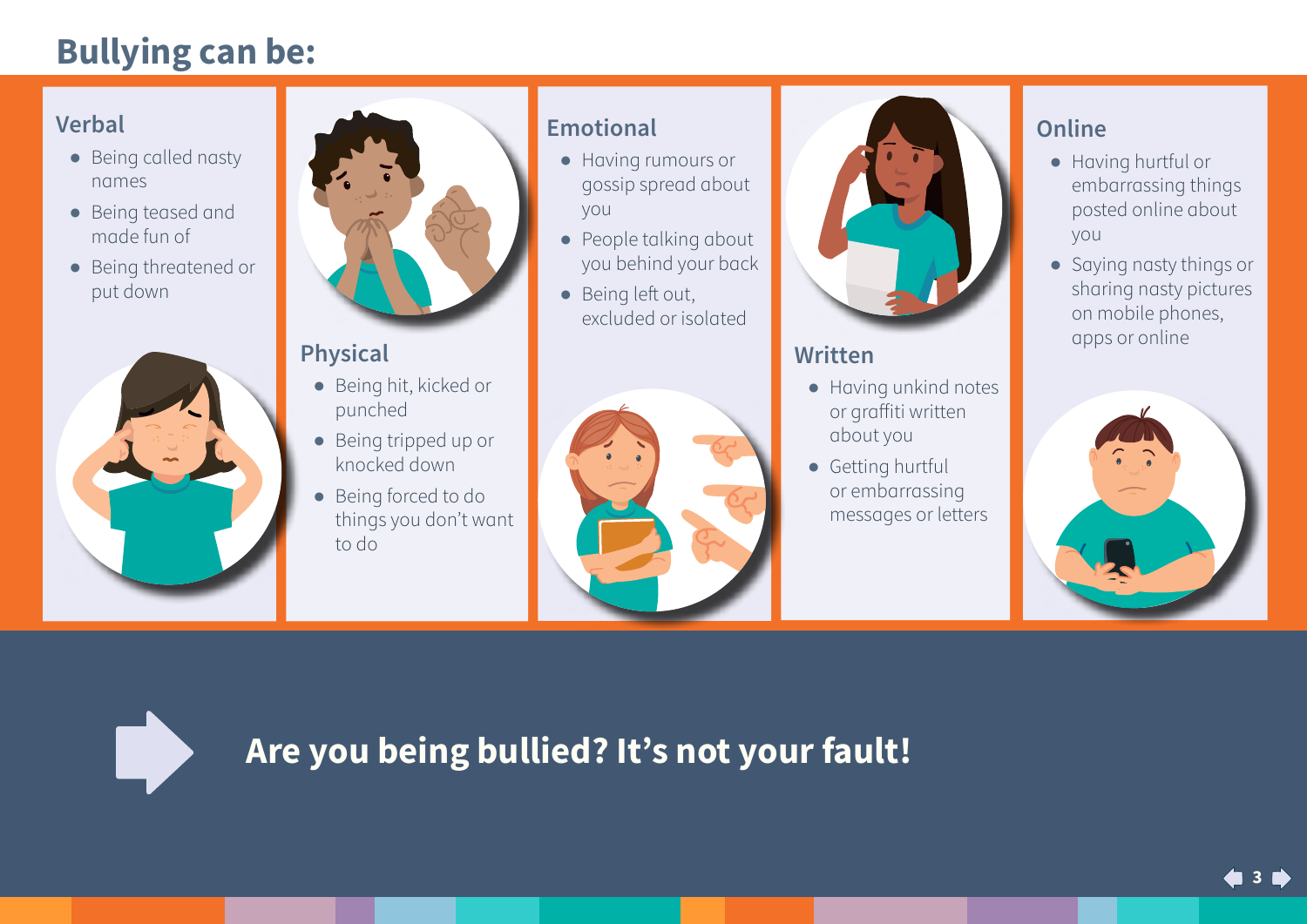## **Not everything is bullying**

Bullying isn't:

- **●** teasing between you and your friends that goes wrong, but only happens once
- **●** falling out or arguing with a friend
- **●** a fight that happens once
- **●** when someone doesn't want to be friends.

When someone acts in a way that hurts or upsets other people it's called bad behaviour. If someone keeps doing this on purpose, it can become bullying.

If you're worried about any of these things, tell someone at school.

## **Things you can do**

If you feel **safe**, you can:

- **●** ask them to stop
- **●** tell them to go away
- **●** walk away and find different friends to play with.

**You can tell someone at school and they will help you.** 

### **Things you shouldn't do:**

- **●** Don't think it is your fault.
- **●** Don't believe the nasty things said about you.
- **●** Don't do what they say.
- **●** Don't get angry.
- **●** Don't hit them.
- **●** Don't behave badly back.





**You have a right to be safe.**

**You don't have to change how you look or who you are.**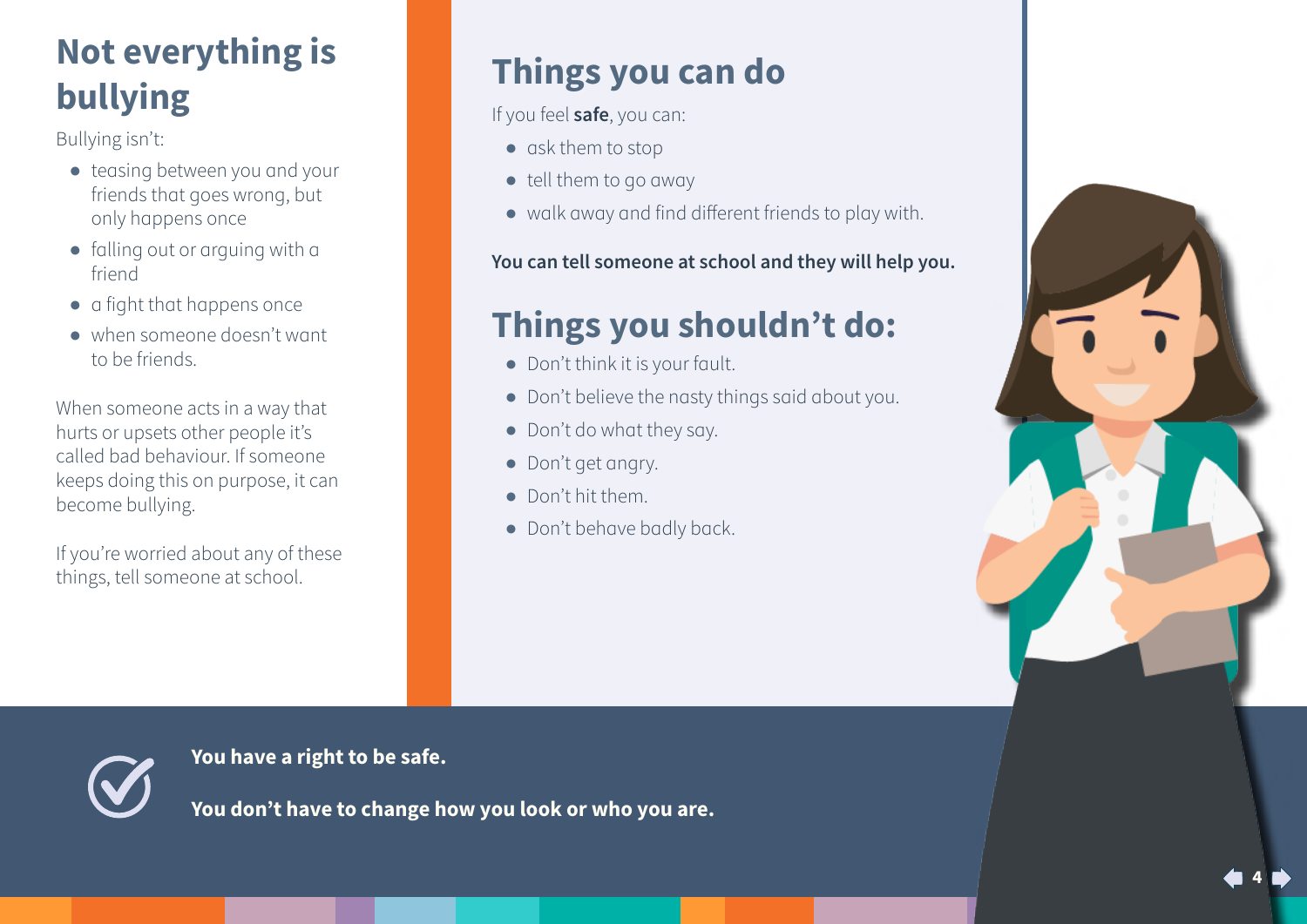## **When you see someone being bullied:**

- **●** tell someone
- **●** don't stay silent
- **●** don't ignore it
- **●** don't join in
- **●** don't laugh at what's happening
- **●** don't share or like things online that you think are bullying.

### **Telling someone**

If you tell someone, tell them as much detail as you remember, such as:

- **●** what happened
- **●** where it happened
- **●** how many times it happened
- **●** who saw it happen
- **●** who was involved
- **●** how it made you feel.

**Sometimes it's good to talk to a friend who can go with you to speak to an adult or teacher.**

## Bullying is not allowed in school.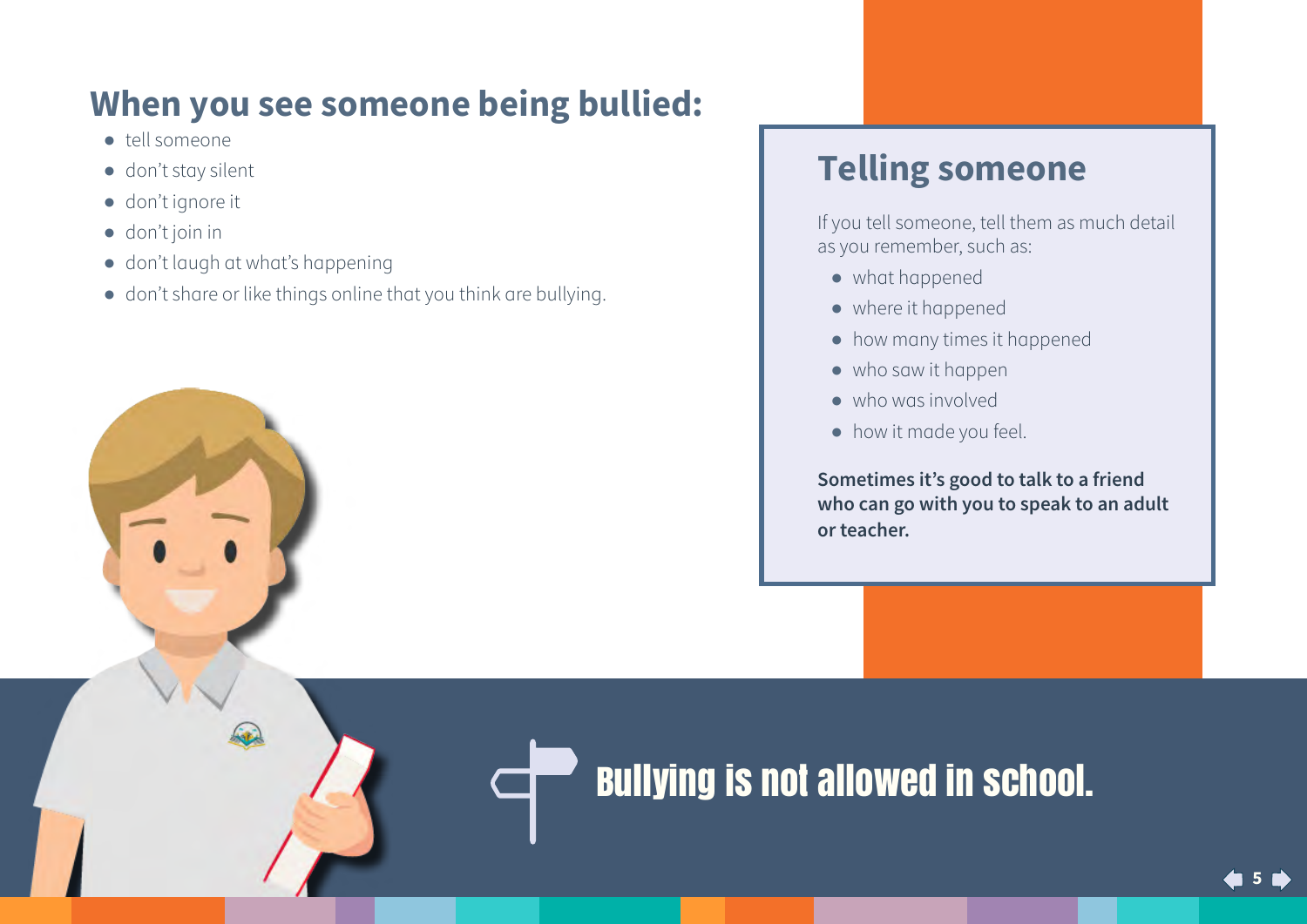#### **What your school should do**

If you tell a teacher, they should listen to you. They should take what you say seriously. They should take action and stop the bullying happening.



### **If things don't get better**

If you tell a teacher and things aren't getting better, **then tell someone else**. You can ask a friend, your parent or carer to go with you.

If you or your family don't feel your school is dealing with the bullying, you can make a complaint. Your school has steps to help you do this.

![](_page_5_Picture_7.jpeg)

**If your school doesn't know, they can't help to stop it.**